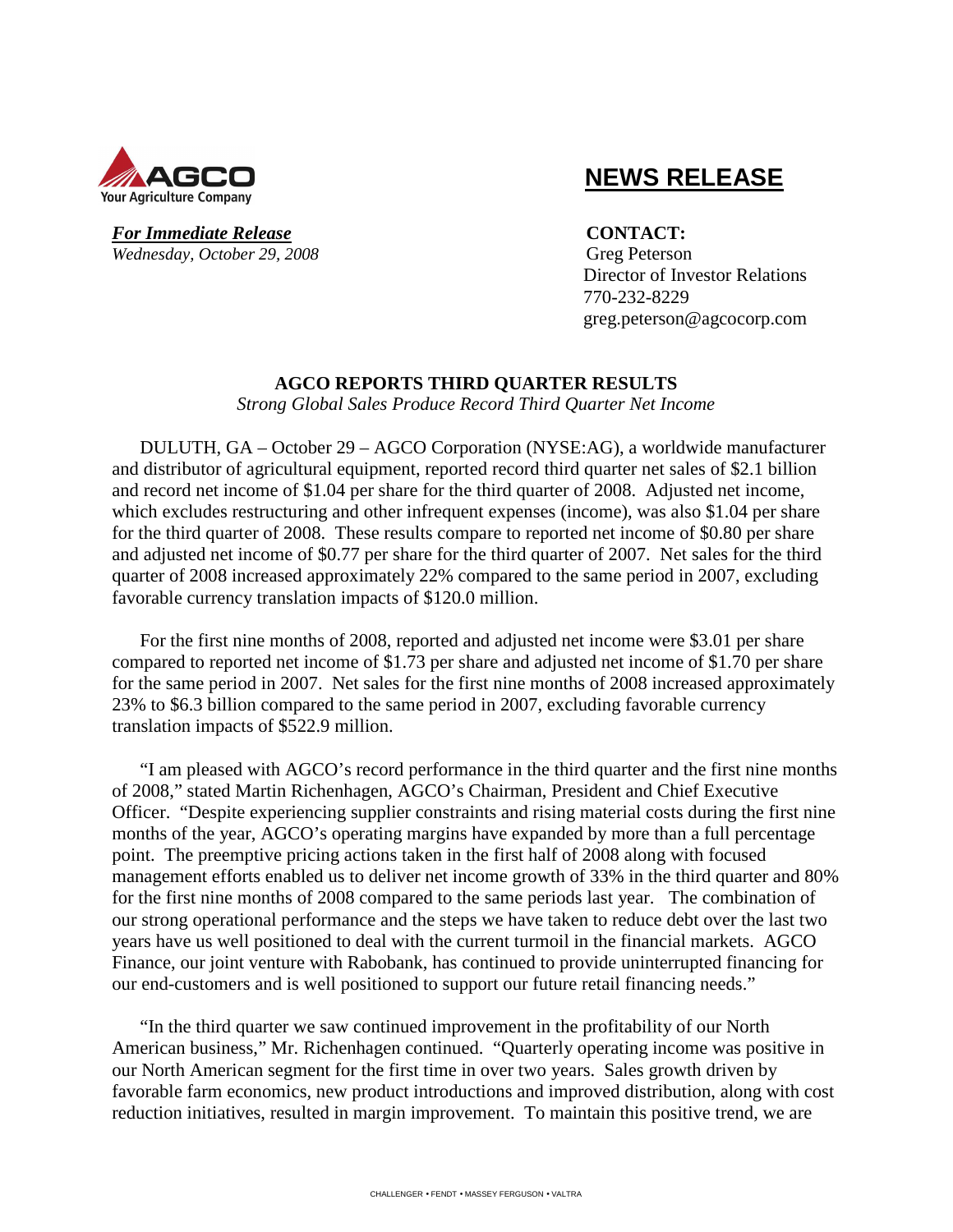continuing to invest in new products for the North American market, and we are focusing on additional cost saving opportunities such as our regional assembly centers aimed at reducing logistics and production costs."

#### *Third Quarter and Year-to-Date Results*

Net sales were \$2,085.4 million for the third quarter of 2008, an increase of approximately 29.3% as compared to \$1,613.0 million for the third quarter of 2007. AGCO reported net income of \$102.6 million, or \$1.04 per share, for the third quarter of 2008, compared to reported net income of \$76.9 million, or \$0.80 per share, for the third quarter of 2007. Adjusted net income, excluding restructuring and other infrequent expenses (income), was \$102.7 million, or \$1.04 per share, for the third quarter of 2008 compared to \$74.2 million, or \$0.77 per share, for the third quarter of 2007.

For the first nine months of 2008, net sales were \$6,267.4 million, an increase of approximately 34.6% as compared to \$4,657.0 million in net sales for the first nine months of 2007. AGCO reported net income of \$298.0 million for the first nine months of 2008, or \$3.01 per share, compared to net income of \$165.2 million, or \$1.73 per share, for the first nine months of 2007. Adjusted net income, excluding restructuring and other infrequent expenses (income), was \$298.2 million, or \$3.01 per share, for the first nine months of 2008, compared to \$162.7 million, or \$1.70 per share, for the first nine months of 2007.

Net sales in the third quarter of 2008 in AGCO's Europe/Africa/Middle East (EAME) segment increased approximately 15% when compared to the third quarter of 2007, excluding favorable currency translation impacts of \$62.4 million, due to growth in France, Germany, Central and Eastern Europe and Russia. Continued strong market conditions in Brazil and Argentina during the third quarter of 2008 generated sales growth of approximately 38% in the South American segment, excluding favorable currency translation impacts of \$53.6 million, compared to the same period in 2007. Strong demand from the professional farming segment produced sales growth in the third quarter of 2008 in the North American segment of approximately 26% compared to the third quarter of 2007, excluding favorable currency translation impacts of \$2.3 million. Improved farm economics in Australia resulted in third quarter net sales growth in 2008 of approximately 38% in AGCO's Asia/Pacific segment compared to the same period in 2007.

Income from operations for the third quarter of 2008 increased approximately \$31.3 million, compared to the same period in 2007. Increased sales volumes, price increases and cost control initiatives were partially offset by rising material costs. For the first nine months of 2008, income from operations increased approximately \$158.4 million, compared to the same period in 2007. The improvement resulted from an increase in net sales and pricing actions partially offset by higher material costs. Unit production of tractors and combines for the third quarter of 2008 was approximately 11% above comparable 2007 levels.

Third quarter 2008 income from operations for AGCO's EAME segment increased approximately \$7.3 million compared to the third quarter of 2007. Strong volume growth and favorable currency translation impacts in the third quarter of 2008 offset a favorable sales mix in the third quarter of 2007, which included a larger percentage of higher margin Fendt sales. For the first nine months of 2008, income from operations increased approximately \$120.8 million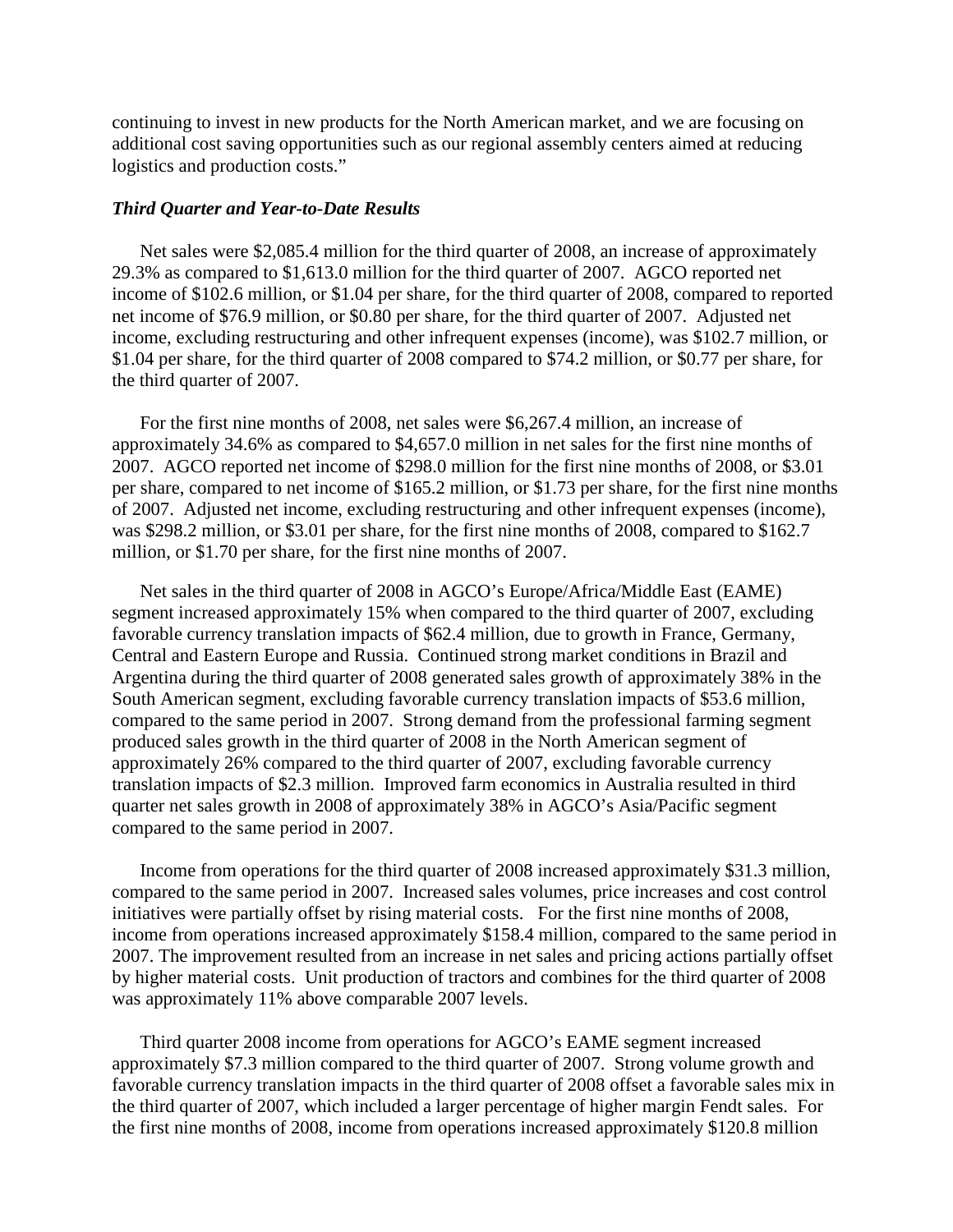compared to the same period in 2007 due to higher sales volumes, favorable currency translation impacts and improved pricing.

AGCO's South American segment reported an increase in income from operations of approximately \$10.2 million in the third quarter of 2008 compared to the same period in 2007. Sales growth of over 58% in Brazil and over 63% in Argentina produced most of the improvement despite increases in material costs and higher levels of product development expenses. For the first nine months of 2008, income from operations for the South American segment increased approximately \$31.0 million compared to the same period in 2007. Operating income in the South American segment benefited in the both the third quarter and first nine months of 2008 from favorable currency translation impacts.

Results in AGCO's North American segment benefited from the healthy farm economy and a strengthening distribution network. In the third quarter of 2008, operating income grew \$15.4 million compared to the same period in 2007. Strong sales growth and improved margins offset adverse currency impacts on products sourced from Brazil and Europe. Income from operations improved by approximately \$23.2 million for the first nine months of 2008 compared to the same period in 2007.

Income from operations in the Asia/Pacific region increased approximately \$4.6 million in the third quarter of 2008 and approximately \$13.4 million for the first nine months of 2008 compared to the same periods in 2007 driven by growth in the Australian and New Zealand markets.

#### *Regional Market Results*

*North America* – Industry unit retail sales of tractors for the first nine months of 2008 decreased approximately 5% over the comparable prior year period. Industry unit retail sales of tractors over 100 horsepower increased compared to the prior year, while industry sales of tractors under 100 horsepower declined during the first nine months of 2008. Industry unit retail sales of combines for the first nine months of 2008 increased approximately 25% from the prior year period. AGCO's unit retail sales of tractors were down in the first nine months of 2008 due to decreases in tractor sales under 100 horsepower, partially offset by strong growth of tractors over 100 horsepower. Sales of combines were up compared to the same period in 2007.

*Europe –* Industry unit retail sales of tractors for the first nine months of 2008 increased approximately 9% compared to the prior year period. Retail demand improved in Central and Eastern Europe, Russia, France, Germany and the United Kingdom. AGCO's unit retail sales of tractors for the first nine months of 2008 were higher when compared to the prior year period.

*South America –* Industry unit retail sales of tractors increased approximately 36% and industry unit retail sales of combines increased approximately 87% for the first nine months of 2008 compared to the prior year period. AGCO's South American unit retail sales of tractors and combines also increased in the first nine months of 2008 compared to 2007.

*Rest of World Markets –* Outside of North America, Europe and South America, AGCO's net sales for the first nine months of 2008 increased approximately 18% compared to 2007, primarily due to higher sales in Australia and New Zealand.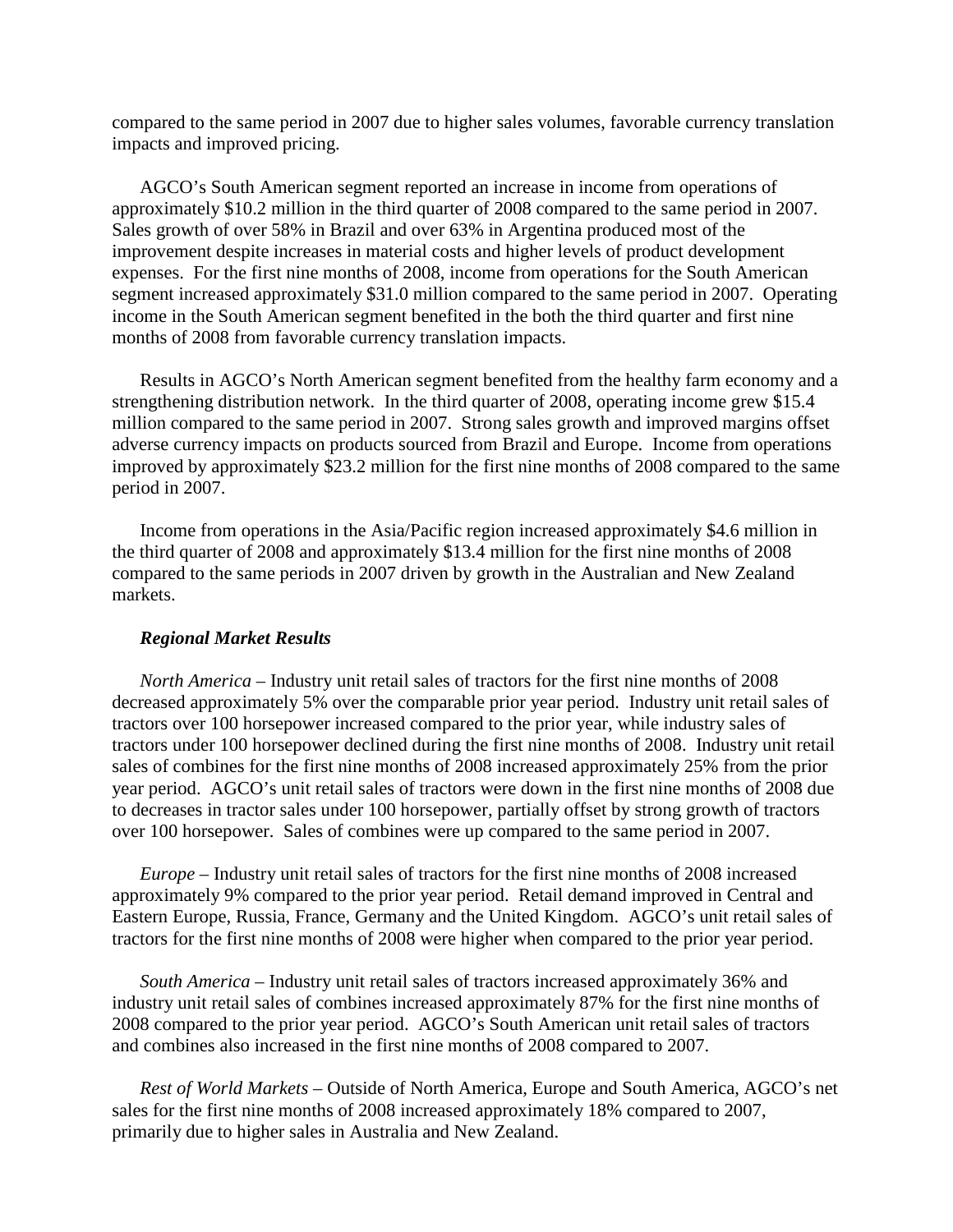"Harvests are meeting expectations in nearly all of the world's important grain producing regions and 2008 farm income is expected to be strong," stated Mr. Richenhagen. "Our order boards remain robust and we expect a strong finish for 2008. The long-term trends that have increased demand for grains and lowered global grain inventories are still intact. The growing population, the increasing demand for food, improved diets, and growing demand for energy worldwide will continue to support healthy long-term fundamentals for the agricultural industry."

#### *Outlook*

For the full year of 2008, farm equipment sales are expected to increase from 2007 levels. Modest growth in industry retail sales in Western Europe and increased penetration of western sourced equipment in Eastern and Central Europe is expected to result in total European industry retail sales above last year's strong levels. In North America, the slowing general economy is expected to produce weaker industry retail sales of low and medium horsepower tractors, but improved farm income and healthy farmer balance sheets are expected to result in increased industry retail sales of high horsepower tractors and combines compared to 2007. In South America, favorable farm fundamentals in Brazil and Argentina are expected to produce increased industry retail sales.

For the full year of 2008, AGCO is targeting earnings per share in the \$3.90 to \$4.00 range. The projected increase in earnings is expected to result from net sales growth of between 22% and 24% compared to 2007. Operating margin improvement in 2008 is expected to result from higher sales volumes, price increases and cost reduction efforts.

\* \* \* \* \*

AGCO will be hosting a conference call with respect to this earnings announcement at 10:00 a.m. Eastern Time on Wednesday, October 29, 2008. The Company will refer to slides on its conference call. Interested persons can access the conference call and slide presentation via AGCO's website at www.agcocorp.com on the "Investors/Calendar of Events" page. A replay of the conference call will be available approximately two hours after the conclusion of the conference call for twelve months following the call. A copy of this press release will be available on AGCO's website for at least twelve months following the call.

\* \* \* \* \*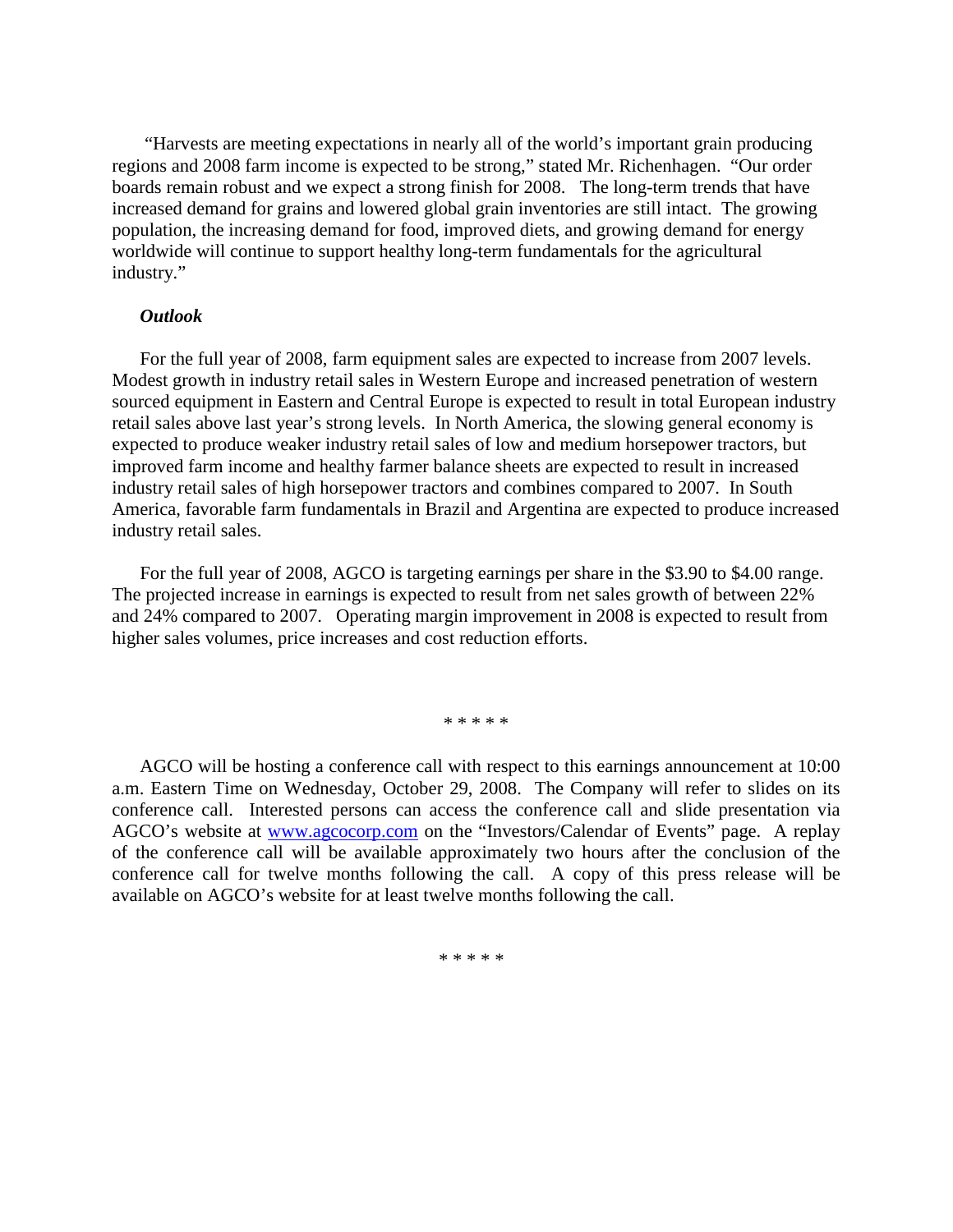### *Safe Harbor Statement*

Statements that are not historical facts, including the projections of retail sales, market conditions, availability of financing, industry demand, general economic conditions, net sales, earnings per share, operating margins, strategic initiatives, currency translation impacts and material cost increases are forward-looking and subject to risks which could cause actual results to differ materially from those suggested by the statements. These forward-looking statements involve a number of risks and uncertainties. The following are among the factors that could cause actual results to differ materially from the results discussed in or implied by the forwardlooking statements. Further information concerning these and other factors is included in AGCO's filings with the Securities and Exchange Commission, including its Form 10-K for the year ended December 31, 2007. AGCO disclaims any obligation to update any forward-looking statements.

- Our financial results depend entirely upon the agricultural industry, and factors that adversely affect the agricultural industry generally, including declines in the general economy, increases in farm input costs and lower commodity prices, will adversely affect us.
- Our success depends on the introduction of new products, which require substantial expenditures and may not be well received in the market place.
- We depend on suppliers for components and parts for our products, and any failure by our suppliers to provide products as needed, or by us to promptly address supplier issues, will adversely impact our ability to timely and efficiently manufacture and sell our products.
- A majority of our sales and manufacturing takes place outside of the United States, and, as a result, we are exposed to risks related to foreign laws, taxes, economic conditions, labor supply and relations, political conditions and governmental policies. These risks may delay or reduce our realization of value from our international operations.
- Our financing joint venture, and its ability to finance retail sales, is dependent upon funding provided by Rabobank, and any difficulty on Rabobank's part to provide that funding would aversely impact sales.
- Both AGCO and AGCO Finance have substantial accounts receivables from dealers and end-customers, and we would be adversely impacted if the collectability of these receivables was not consistent with historical experience; this collectability is dependent upon the financial strength of the farm industry, which in turn is dependent upon the general economy and commodity prices, as well as several of the other factors listed in this section.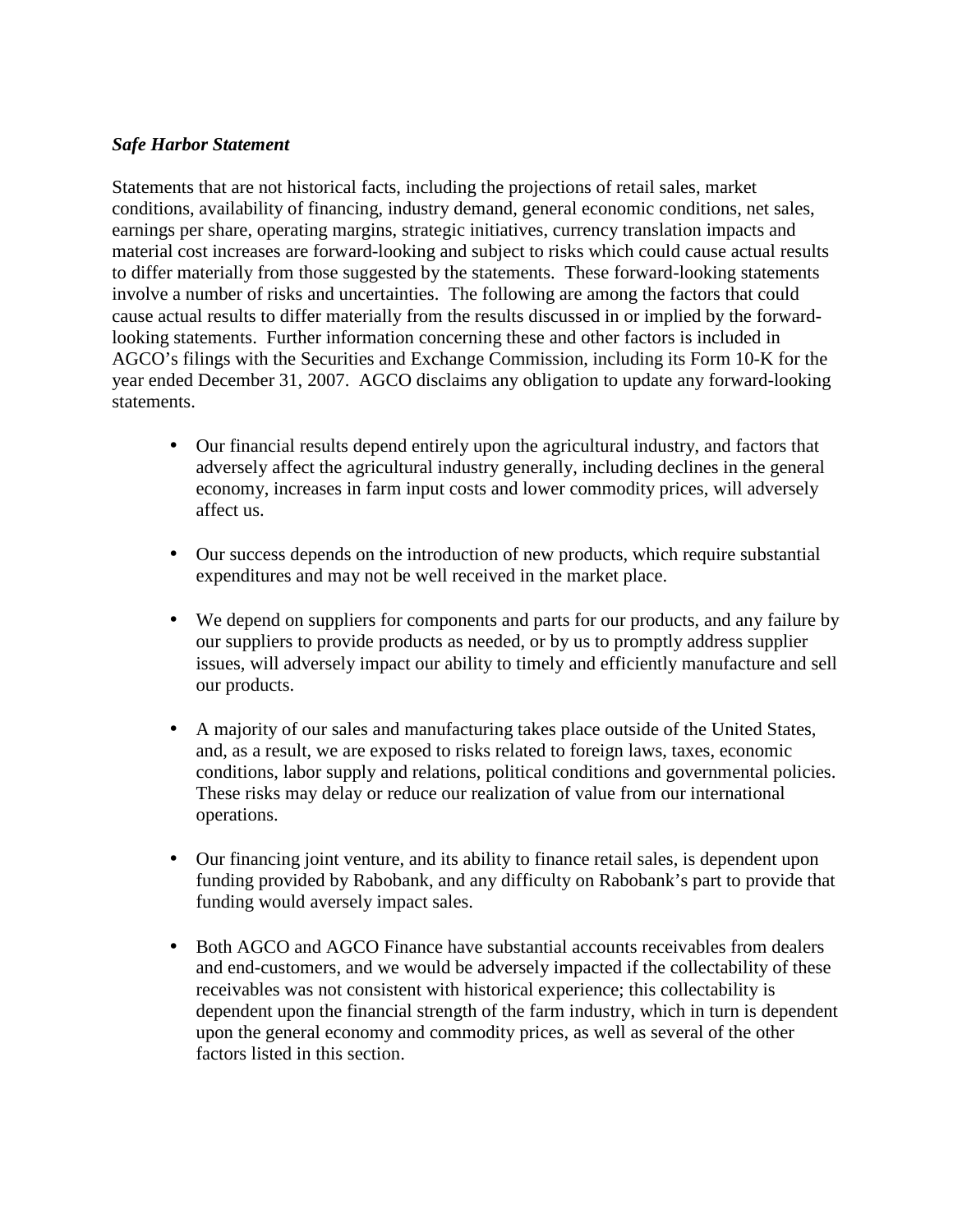- Currency exchange rate and interest rate changes can adversely affect the competitiveness and profitability of our products.
- We are subject to extensive environmental laws and regulations, and our compliance with, or our failure to comply with, existing or future laws and regulations could delay production of our products or otherwise adversely affect our business.
- We have significant pension obligations with respect to our employees and declines in the market value of the securities used to fund these obligations will result in increased pension expense in future periods.
- We are subject to fluctuations in raw material prices and availability, which may cause delays in the production of our products or otherwise adversely affect our manufacturing costs.
- The agricultural equipment industry is highly seasonal, and seasonal fluctuations significantly impact our results of operations and cash flows.
- We face significant competition and, if we are unable to compete successfully against other agricultural equipment manufacturers, we would lose customers and our revenues and profitability would decline.
- In connection with our outstanding indebtedness, we are subject to certain restrictive covenants and payment obligations that may adversely affect our ability to operate and expand our business.

\* \* \* \* \*

### *About AGCO*

Founded in 1990, AGCO Corporation (NYSE: AG) (www.agcocorp.com) is a global manufacturer of agricultural equipment and related replacement parts. AGCO, "Your Agriculture Company", offers a full product line including tractors, combines, hay tools, sprayers, forage, tillage equipment and implements, which are distributed through more than 3,000 independent dealers and distributors in more than 140 countries worldwide. AGCO products are sold through the core brands: Challenger®, Fendt®, Massey Ferguson® and Valtra®. AGCO provides retail financing through AGCO Finance. The Company is headquartered in Duluth, Georgia and, in 2007, had net sales of \$6.8 billion.

### # # # # #

Please visit our website at www.agcocorp.com.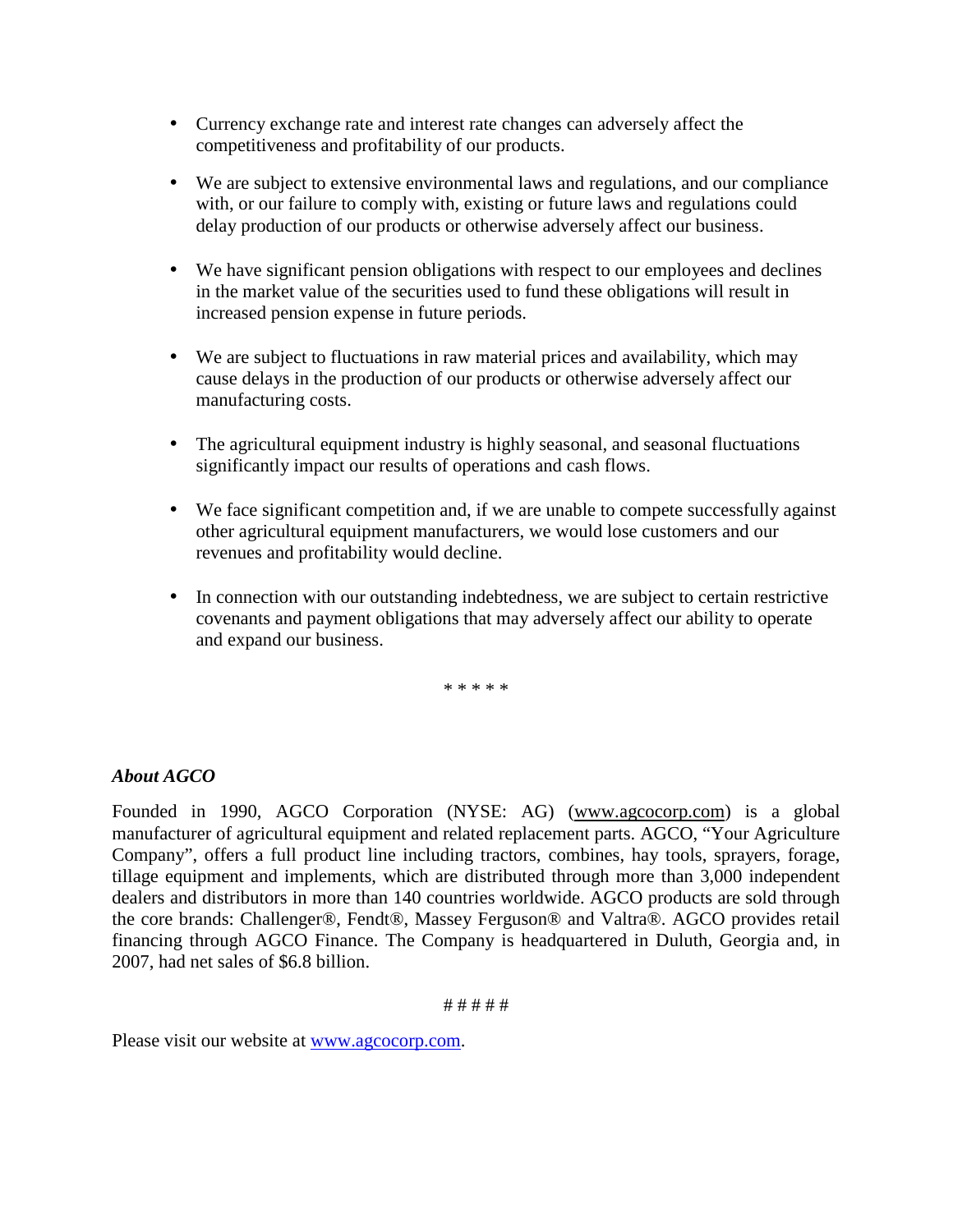### AGCO CORPORATION AND SUBSIDIARIES CONDENSED CONSOLIDATED BALANCE SHEETS (unaudited and in millions)

|                                                                            | September 30,<br>2008   | December 31,<br>2007 |
|----------------------------------------------------------------------------|-------------------------|----------------------|
| <b>ASSETS</b>                                                              |                         |                      |
| <b>Current Assets:</b>                                                     |                         |                      |
| Cash and cash equivalents                                                  | \$<br>449.8             | \$<br>582.4          |
| Accounts and notes receivable, net                                         | 817.6                   | 766.4                |
| Inventories, net                                                           | 1,464.2                 | 1,134.2              |
| Deferred tax assets                                                        | 69.1                    | 52.7                 |
| Other current assets                                                       | 205.4                   | 186.0                |
| Total current assets                                                       | 3,006.1                 | 2,721.7              |
| Property, plant and equipment, net                                         | 782.9                   | 753.0                |
| Investment in affiliates                                                   | 297.3                   | 284.6                |
| Deferred tax assets                                                        | 79.5                    | 89.1                 |
| Other assets                                                               | 74.0                    | 67.9                 |
| Intangible assets, net                                                     | 186.9                   | 205.7                |
| Goodwill                                                                   | 638.6                   | 665.6                |
| <b>Total assets</b>                                                        | \$<br>5,065.3           | \$<br>4,787.6        |
| <b>LIABILITIES AND STOCKHOLDERS' EQUITY</b><br><b>Current Liabilities:</b> |                         |                      |
| Current portion of long-term debt                                          | \$                      | $\mathbb{S}$<br>0.2  |
| Convertible senior subordinated notes                                      | 402.5                   | 402.5                |
| Accounts payable                                                           | 869.2                   | 827.1                |
| Accrued expenses                                                           | 841.1                   | 773.2                |
| Other current liabilities                                                  | 124.1                   | 80.3                 |
| Total current liabilities                                                  | $2,236.\overline{9}$    | 2,083.3              |
| Long-term debt, less current portion                                       | 282.5                   | 294.1                |
| Pensions and postretirement health care benefits                           | 128.6                   | 150.3                |
| Deferred tax liabilities                                                   | 168.9                   | 163.6                |
| Other noncurrent liabilities                                               | 55.2                    | 53.3                 |
| <b>Total liabilities</b>                                                   | 2,872.1                 | 2,744.6              |
| Stockholders' Equity:                                                      |                         |                      |
| Common stock                                                               | 0.9                     | 0.9                  |
| Additional paid-in capital                                                 | 961.3                   | 942.7                |
| Retained earnings                                                          | 1,317.3                 | 1,020.4              |
| Accumulated other comprehensive (loss) income                              | (86.3)                  | 79.0                 |
| Total stockholders' equity                                                 | 2,193.2                 | 2,043.0              |
| Total liabilities and stockholders' equity                                 | $\mathbb{S}$<br>5,065.3 | \$<br>4,787.6        |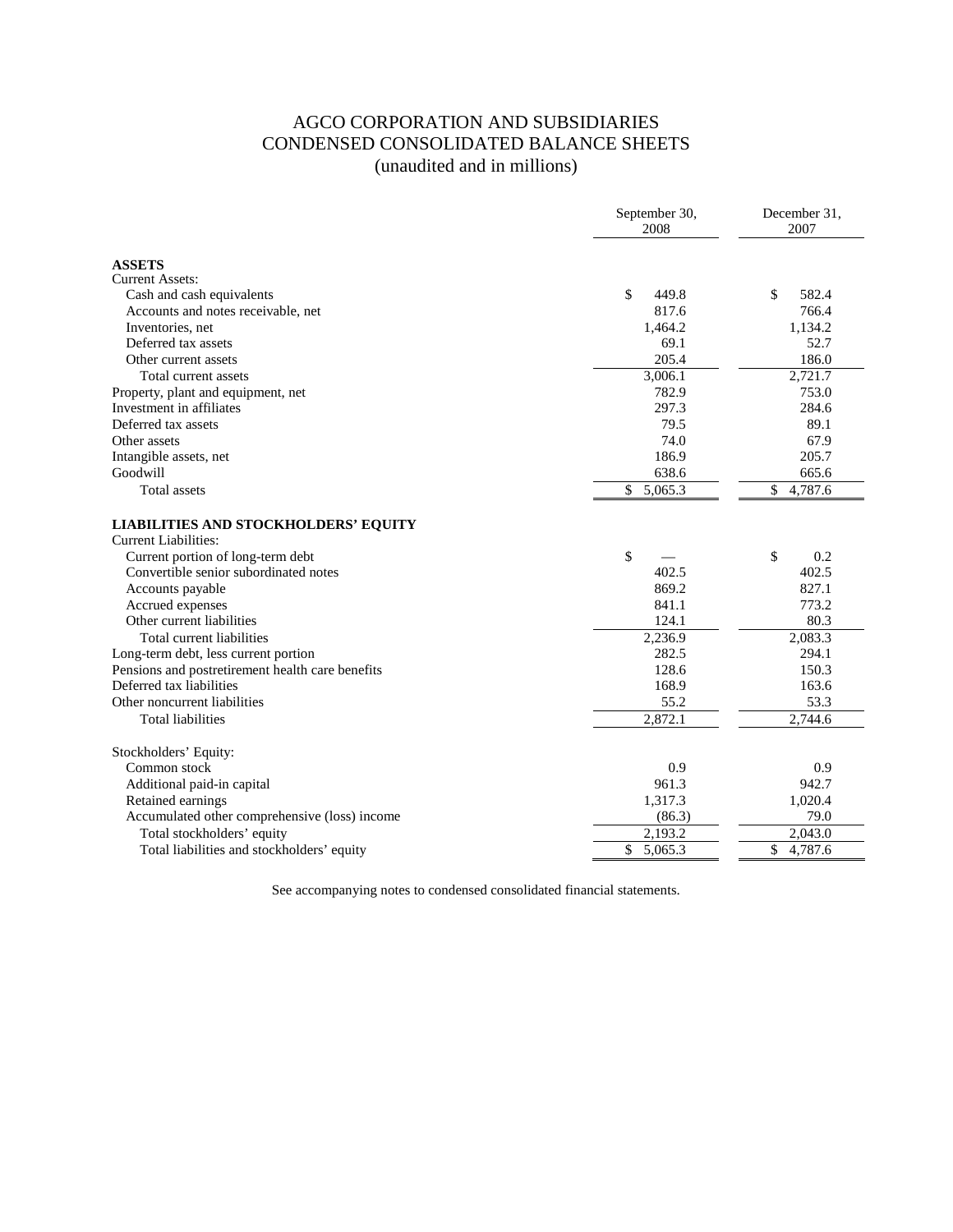## AGCO CORPORATION AND SUBSIDIARIES CONDENSED CONSOLIDATED STATEMENTS OF OPERATIONS (unaudited and in millions, except per share data)

|                                                                             | Three Months Ended September 30, |               |  |  |  |
|-----------------------------------------------------------------------------|----------------------------------|---------------|--|--|--|
|                                                                             | 2008                             | 2007          |  |  |  |
| Net sales                                                                   | \$<br>2,085.4                    | \$<br>1,613.0 |  |  |  |
| Cost of goods sold                                                          | 1,705.3                          | 1,305.4       |  |  |  |
| Gross profit                                                                | 380.1                            | 307.6         |  |  |  |
| Selling, general and administrative expenses                                | 183.5                            | 156.6         |  |  |  |
| Engineering expenses                                                        | 49.8                             | 38.6          |  |  |  |
| Restructuring and other infrequent expenses (income)                        | 0.1                              | (2.5)         |  |  |  |
| Amortization of intangibles                                                 | 5.0                              | 4.5           |  |  |  |
| Income from operations                                                      | 141.7                            | 110.4         |  |  |  |
| Interest expense, net                                                       | 2.1                              | 3.4           |  |  |  |
| Other expense, net                                                          | 2.9                              | 10.5          |  |  |  |
| Income before income taxes and equity in net earnings of affiliates         | 136.7                            | 96.5          |  |  |  |
| Income tax provision                                                        | 42.7                             | 26.7          |  |  |  |
| Income before equity in net earnings of affiliates                          | 94.0                             | 69.8          |  |  |  |
| Equity in net earnings of affiliates                                        | 8.6                              | 7.1           |  |  |  |
| Net income                                                                  | \$<br>102.6                      | \$<br>76.9    |  |  |  |
| Net income per common share:                                                |                                  |               |  |  |  |
| Basic                                                                       | \$<br>1.12                       | 0.84<br>\$    |  |  |  |
| Diluted                                                                     | \$<br>1.04                       | 0.80<br>\$    |  |  |  |
| Weighted average number of common and common equivalent shares outstanding: |                                  |               |  |  |  |
| <b>Basic</b>                                                                | 91.7                             | 91.6          |  |  |  |
| Diluted                                                                     | 98.3                             | 96.4          |  |  |  |
|                                                                             |                                  |               |  |  |  |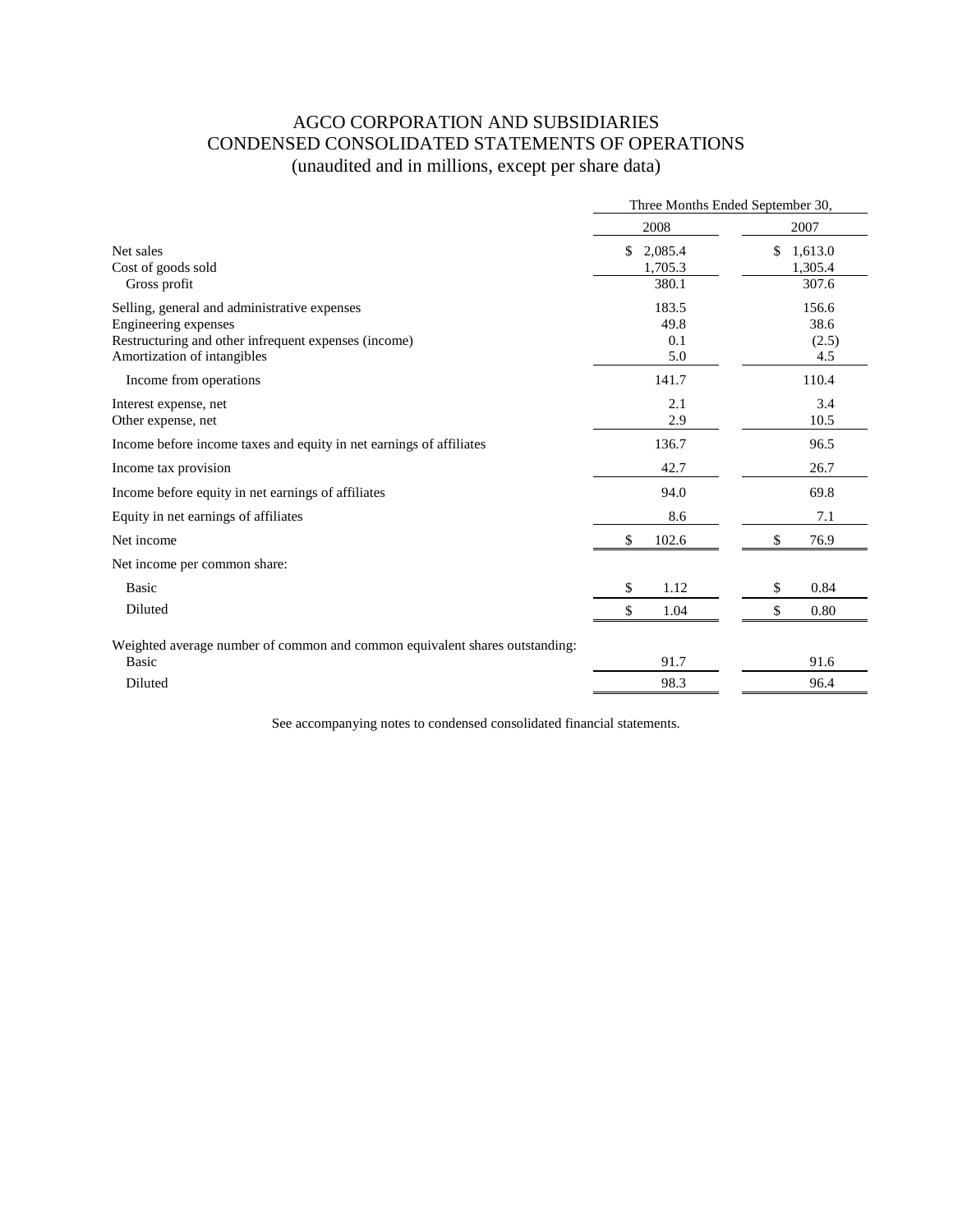## AGCO CORPORATION AND SUBSIDIARIES CONDENSED CONSOLIDATED STATEMENTS OF OPERATIONS (unaudited and in millions, except per share data)

|                                                                             | Nine Months Ended September 30, |               |  |  |  |
|-----------------------------------------------------------------------------|---------------------------------|---------------|--|--|--|
|                                                                             | 2008                            | 2007          |  |  |  |
| Net sales                                                                   | \$<br>6,267.4                   | \$<br>4,657.0 |  |  |  |
| Cost of goods sold                                                          | 5,143.9                         | 3,833.0       |  |  |  |
| Gross profit                                                                | 1,123.5                         | 824.0         |  |  |  |
| Selling, general and administrative expenses                                | 535.1                           | 438.2         |  |  |  |
| Engineering expenses                                                        | 148.2                           | 108.3         |  |  |  |
| Restructuring and other infrequent expenses (income)                        | 0.3                             | (2.2)         |  |  |  |
| Amortization of intangibles                                                 | 14.9                            | 13.1          |  |  |  |
| Income from operations                                                      | 425.0                           | 266.6         |  |  |  |
| Interest expense, net                                                       | 12.7                            | 17.6          |  |  |  |
| Other expense, net                                                          | 18.5                            | 28.6          |  |  |  |
| Income before income taxes and equity in net earnings of affiliates         | 393.8                           | 220.4         |  |  |  |
| Income tax provision                                                        | 128.0                           | 75.6          |  |  |  |
| Income before equity in net earnings of affiliates                          | 265.8                           | 144.8         |  |  |  |
| Equity in net earnings of affiliates                                        | 32.2                            | 20.4          |  |  |  |
| Net income                                                                  | \$<br>298.0                     | \$<br>165.2   |  |  |  |
| Net income per common share:                                                |                                 |               |  |  |  |
| <b>Basic</b>                                                                | 3.25<br>\$                      | 1.81<br>\$    |  |  |  |
| Diluted                                                                     | \$<br>3.01                      | \$<br>1.73    |  |  |  |
| Weighted average number of common and common equivalent shares outstanding: |                                 |               |  |  |  |
| Basic                                                                       | 91.7                            | 91.4          |  |  |  |
| Diluted                                                                     | 98.9                            | 95.7          |  |  |  |
|                                                                             |                                 |               |  |  |  |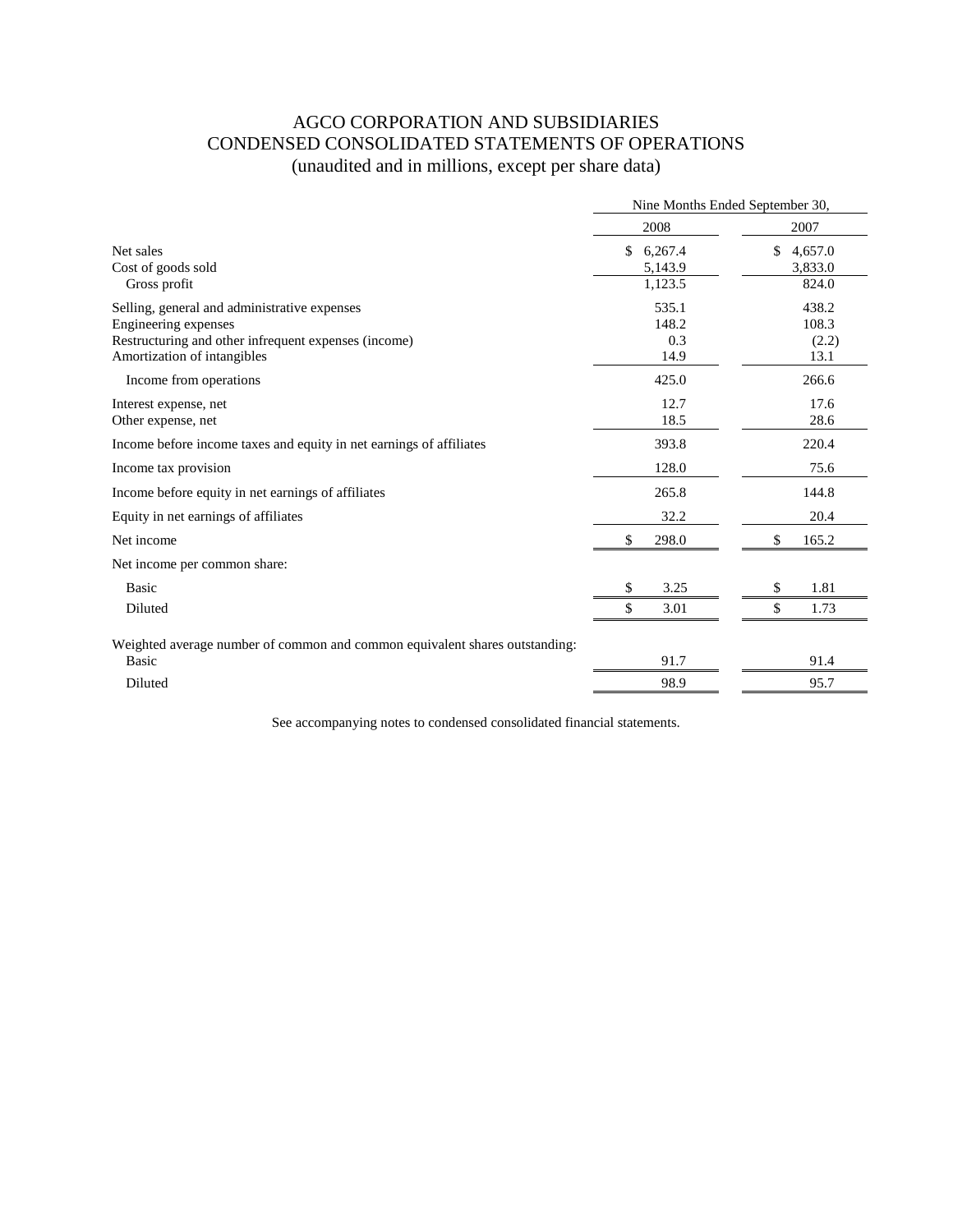### AGCO CORPORATION AND SUBSIDIARIES CONDENSED CONSOLIDATED STATEMENTS OF CASH FLOWS (unaudited and in millions)

|                                                                                           | Nine Months Ended September 30, |             |  |
|-------------------------------------------------------------------------------------------|---------------------------------|-------------|--|
|                                                                                           | 2008                            | 2007        |  |
| Cash flows from operating activities:                                                     |                                 |             |  |
| Net income                                                                                | 298.0<br>\$                     | \$<br>165.2 |  |
| Adjustments to reconcile net income to net cash provided by operating<br>activities:      |                                 |             |  |
| Depreciation                                                                              | 95.0                            | 82.0        |  |
| Deferred debt issuance cost amortization                                                  | 2.5                             | 3.7         |  |
| Amortization of intangibles                                                               | 14.9                            | 13.1        |  |
| Stock compensation                                                                        | 21.8                            | 10.4        |  |
| Equity in net earnings of affiliates, net of cash received                                | (18.8)                          | (3.3)       |  |
| Deferred income tax provision                                                             | 2.8                             | 5.9         |  |
| Gain on sales of property, plant and equipment                                            | (0.2)                           | (3.1)       |  |
| Changes in operating assets and liabilities, net of effects from purchase of<br>business: |                                 |             |  |
| Accounts and notes receivable, net                                                        | (72.0)                          | (16.4)      |  |
| Inventories, net                                                                          | (391.4)                         | (193.6)     |  |
| Other current and noncurrent assets                                                       | (56.0)                          | (27.5)      |  |
| Accounts payable                                                                          | 50.8                            | (48.1)      |  |
| Accrued expenses                                                                          | 113.6                           | 40.2        |  |
| Other current and noncurrent liabilities                                                  | (13.1)                          | 3.7         |  |
| Total adjustments                                                                         | (250.1)                         | (133.0)     |  |
| Net cash provided by operating activities                                                 | 47.9                            | 32.2        |  |
| Cash flows from investing activities:                                                     |                                 |             |  |
| Purchase of property, plant and equipment                                                 | (155.5)                         | (83.6)      |  |
| Purchase of business, net of cash acquired                                                |                                 | (17.8)      |  |
| Proceeds from sales of property, plant and equipment                                      | 3.0                             | 5.2         |  |
| Investments in unconsolidated affiliates                                                  | (0.4)                           | (66.7)      |  |
| Other                                                                                     |                                 | (2.7)       |  |
| Net cash used in investing activities                                                     | (152.9)                         | (165.6)     |  |
| Cash flows from financing activities:                                                     |                                 |             |  |
| Proceeds from (repayments of) debt obligations, net                                       | 12.7                            | (116.4)     |  |
| Proceeds from issuance of common stock                                                    | 0.3                             | 7.9         |  |
| Payment of minimum tax withholdings on stock compensation                                 | (3.2)                           |             |  |
| Payment of debt issuance costs                                                            | (1.3)                           | (0.2)       |  |
| Net cash provided by (used in) financing activities                                       | 8.5                             | (108.7)     |  |
| Effect of exchange rate changes on cash and cash equivalents                              | (36.1)                          | 7.8         |  |
| Decrease in cash and cash equivalents                                                     | (132.6)                         | (234.3)     |  |
| Cash and cash equivalents, beginning of period                                            | 582.4                           | 401.1       |  |
| Cash and cash equivalents, end of period                                                  | \$<br>449.8                     | \$<br>166.8 |  |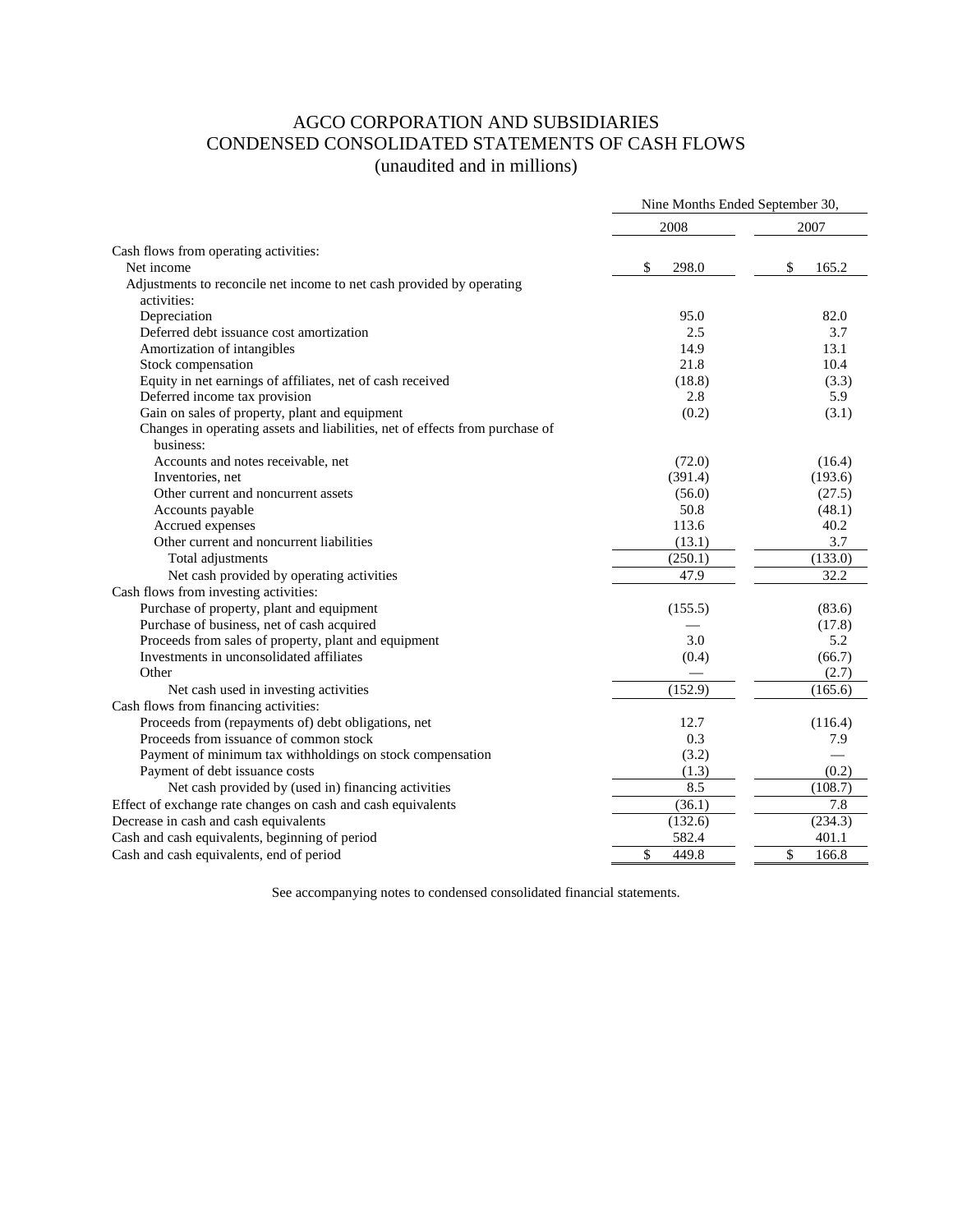### AGCO CORPORATION AND SUBSIDIARIES NOTES TO CONDENSED CONSOLIDATED FINANCIAL STATEMENTS (unaudited, in millions, except per share data)

### **1. STOCK COMPENSATION EXPENSE**

During the third quarter and first nine months of 2008, the Company recorded approximately \$6.8 million and \$22.0 million, respectively, of stock compensation expense in accordance with Statement of Financial Accounting Standards ("SFAS") No. 123R (Revised 2004), "Share-Based Payment" ("SFAS No. 123R"). During the third quarter and first nine months of 2007, the Company recorded approximately \$7.0 million and \$10.6 million, respectively, of stock compensation expense in accordance with SFAS No. 123R. The stock compensation expense was recorded as follows:

|                                              | Three Months Ended<br>September 30, |      |  | Nine Months Ended<br>September 30, |      |  |      |  |
|----------------------------------------------|-------------------------------------|------|--|------------------------------------|------|--|------|--|
|                                              | 2008                                | 2007 |  | 2008                               |      |  | 2007 |  |
| Cost of goods sold                           | 0.3                                 |      |  |                                    |      |  | 0.4  |  |
| Selling, general and administrative expenses | 6.5                                 |      |  |                                    | 21.3 |  | 10.2 |  |
| Total stock compensation expense             | 6.8                                 |      |  |                                    | 22.0 |  | 10.6 |  |

#### **2. INDEBTEDNESS**

Indebtedness consisted of the following at September 30, 2008 and December 31, 2007:

|                                                     | September 30,<br>2008 | December 31.<br>2007 |
|-----------------------------------------------------|-----------------------|----------------------|
| $6\frac{7}{8}\%$ Senior subordinated notes due 2014 | 282.4                 | 291.8                |
| 134% Convertible senior subordinated notes due 2033 | 201.3                 | 201.3                |
| 1¼% Convertible senior subordinated notes due 2036  | 201.3                 | 201.3                |
| Other long-term debt                                | 0.1                   | 2.5                  |
|                                                     | 685.1                 | 696.9                |
| Current portion of long-term debt<br>Less:          |                       | (0.2)                |
| 134% Convertible senior subordinated notes due 2033 | (201.3)               | (201.3)              |
| 1¼% Convertible senior subordinated notes due 2036  | (201.3)               | (201.3)              |
| Total indebtedness, less current portion            | 282.5                 | 294.1                |

 Holders of the Company's 1¾% convertible senior subordinated notes due 2033 and 1¼% convertible senior subordinated notes due 2036 may convert the notes, if, during any fiscal quarter, the closing sales price of the Company's common stock exceeds 120% of the conversion price of \$22.36 per share for the 1¼% convertible senior subordinated notes and \$40.73 per share for the 1¼% convertible senior subordinated notes for at least 20 trading days in the 30 consecutive trading days ending on the last trading day of the preceding fiscal quarter. As of September 30, 2008 and December 31, 2007, the closing sales price of the Company's common stock had exceeded 120% of the conversion price of both notes for at least 20 trading days in the 30 consecutive trading days ending September 30, 2008 and December 31, 2007, and, therefore, the Company classified both notes as current liabilities. Future classification of the notes between current and long-term debt is dependent on the closing sales price of the Company's common stock during future quarters. The Company believes it is unlikely the holders of the notes would convert the notes under the provisions of the indenture agreement, thereby requiring the Company to repay the principal portion in cash. In the event the notes were converted, the Company believes it could repay the notes with available cash on hand, funds from the Company's \$300.0 million multi-currency revolving credit facility, or a combination of these sources.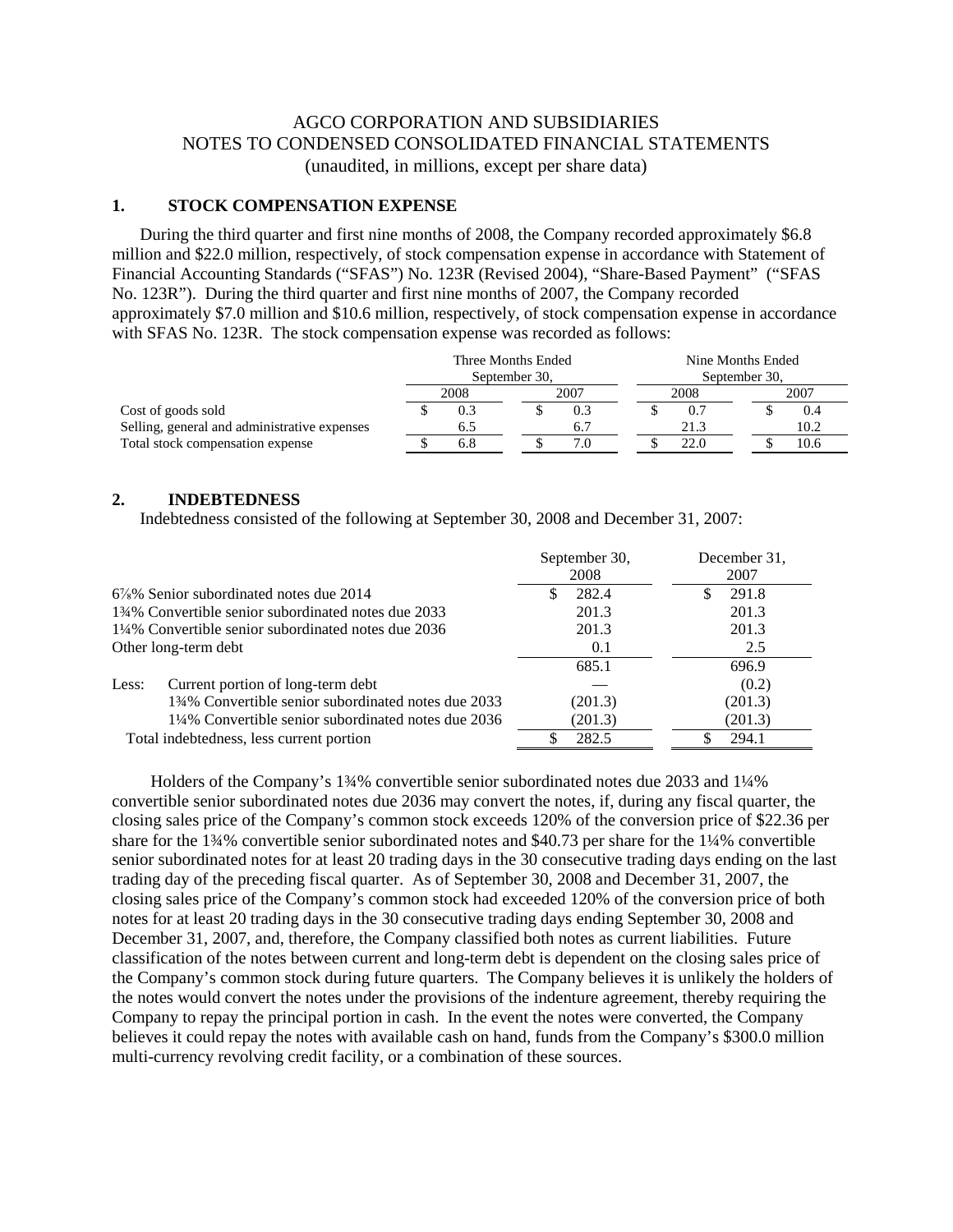#### **3. INVENTORIES**

Inventories are valued at the lower of cost or market using the first-in, first-out method. Market is current replacement cost (by purchase or by reproduction dependent on the type of inventory). In cases where market exceeds net realizable value (i.e., estimated selling price less reasonably predictable costs of completion and disposal), inventories are stated at net realizable value. Market is not considered to be less than net realizable value reduced by an allowance for an approximately normal profit margin.

Inventories at September 30, 2008 and December 31, 2007 were as follows:

|                              | September 30,<br>2008 | December 31,<br>2007 |
|------------------------------|-----------------------|----------------------|
| Finished goods               | 515.9                 | 391.7                |
| Repair and replacement parts | 384.1                 | 361.1                |
| Work in process              | 177.8                 | 88.3                 |
| Raw materials                | 386.4                 | 293.1                |
| Inventories, net             | \$1,464.2             | \$1,134.2            |

### **4. ACCOUNTS RECEIVABLE SECURITIZATION**

The Company sells wholesale accounts receivable on a revolving basis to commercial paper conduits either on a direct basis or through a wholly-owned special purpose U.S. subsidiary under its United States and Canadian securitization facilities and through a qualifying special purpose entity in the U.K. under its European securitization facility. Outstanding funding under these facilities totaled approximately \$453.6 million at September 30, 2008 and \$446.3 million at December 31, 2007. The funded balance has the effect of reducing accounts receivable and short-term liabilities by the same amount. Losses on sales of receivables primarily from securitization facilities included in other expense, net were \$7.2 million and \$8.7 million for the three months ended September 30, 2008 and 2007, respectively, and \$21.6 million and \$25.5 million for the nine months ended September 30, 2008 and 2007, respectively.

The Company has an agreement to permit transferring, on an ongoing basis, the majority of its wholesale interest-bearing receivables in North America to AGCO Finance LLC and AGCO Finance Canada, Ltd., its United States and Canadian retail finance joint ventures. The Company has a 49% ownership interest in these joint ventures. The transfer of the receivables is without recourse to the Company, and the Company will continue to service the receivables. As of September 30, 2008, the balance of interest-bearing receivables transferred to AGCO Finance LLC and AGCO Finance Canada, Ltd. under this agreement was approximately \$67.1 million compared to approximately \$73.3 million as of December 31, 2007.

### **5. EARNINGS PER SHARE**

The Company's \$201.3 million aggregate principal amount of 1¾% convertible senior subordinated notes and its \$201.3 million aggregate principal amount of 1¼% convertible senior subordinated notes provide for (i) the settlement upon conversion in cash up to the principal amount of the converted notes with any excess conversion value settled in shares of the Company's common stock, and (ii) the conversion rate to be increased under certain circumstances if the new notes are converted in connection with certain change of control transactions. Dilution of weighted shares outstanding will depend on the Company's stock for the excess conversion value using the treasury stock method. A reconciliation of net income and weighted average common shares outstanding for purposes of calculating basic and diluted earnings per share for the three and nine months ended September 30, 2008 and 2007 is as follows: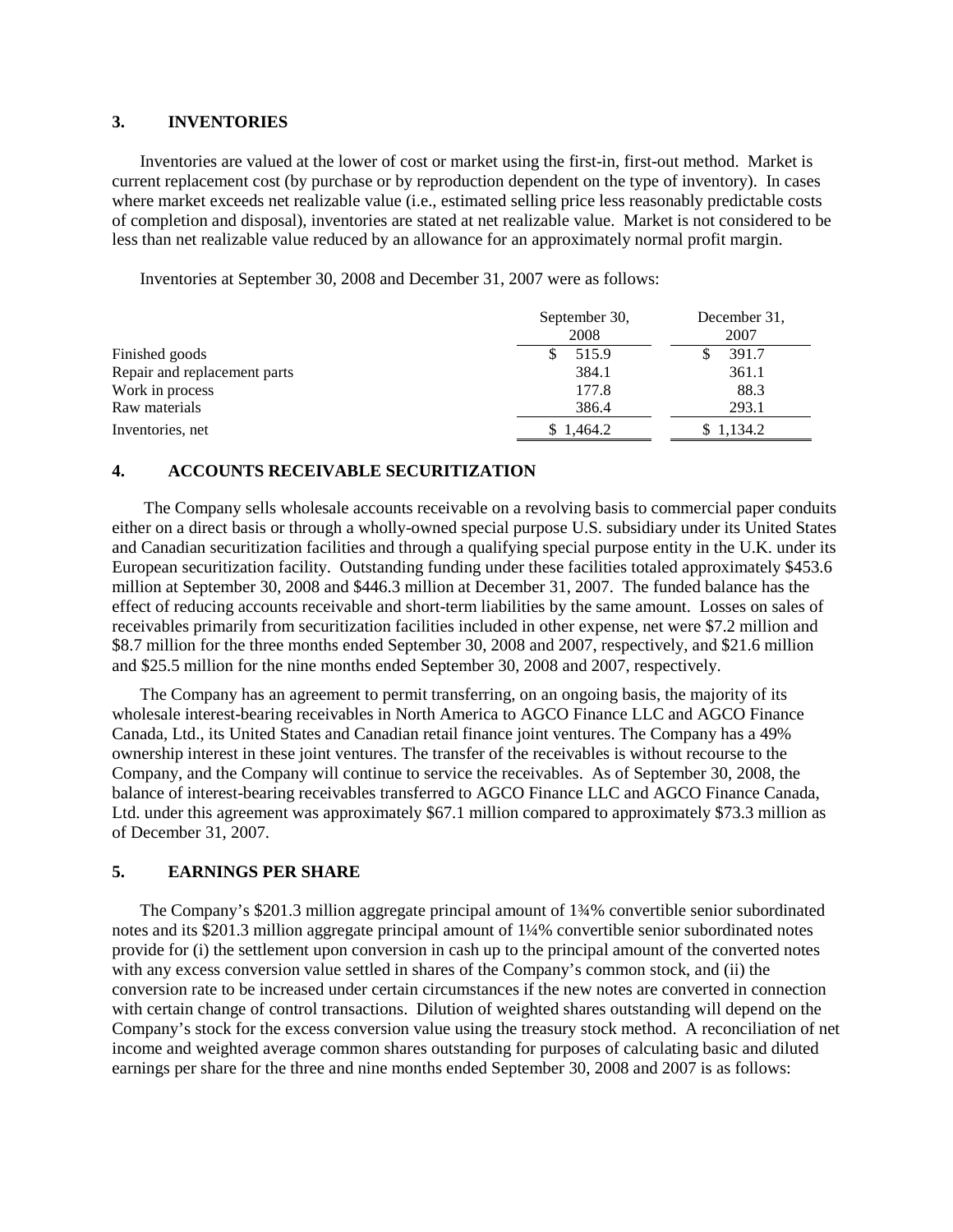|                                                                                                                                             |             | Three Months Ended September 30, | Nine Months Ended September 30, |       |  |
|---------------------------------------------------------------------------------------------------------------------------------------------|-------------|----------------------------------|---------------------------------|-------|--|
|                                                                                                                                             | 2008        | 2007                             | 2008                            | 2007  |  |
| Basic net income per share:                                                                                                                 |             |                                  |                                 |       |  |
| Net income                                                                                                                                  | 102.6<br>S  | 76.9                             | 298.0<br>\$                     | 165.2 |  |
| Weighted average number of common<br>shares outstanding                                                                                     | 91.7        | 91.6                             | 91.7                            | 91.4  |  |
| Basic net income per share                                                                                                                  | 1.12        | 0.84                             | 3.25<br>S                       | 1.81  |  |
| Diluted net income per share:                                                                                                               |             |                                  |                                 |       |  |
| Net income for purposes of computing<br>diluted net income per share                                                                        | 102.6<br>\$ | 76.9                             | 298.0<br>\$                     | 165.2 |  |
| Weighted average number of common<br>shares outstanding<br>Dilutive stock options, performance                                              | 91.7        | 91.6                             | 91.7                            | 91.4  |  |
| share awards and restricted<br>stock awards<br>Weighted average assumed conversion                                                          | 0.2         | 0.1                              | 0.2                             | 0.2   |  |
| of contingently convertible senior<br>subordinated notes                                                                                    | 6.4         | 4.7                              | 7.0                             | 4.1   |  |
| Weighted average number of common<br>and common equivalent shares<br>outstanding for purposes of<br>computing diluted earnings per<br>share | 98.3        | 96.4                             | 98.9                            | 95.7  |  |
| Diluted net income per share                                                                                                                | 1.04<br>S   | 0.80                             | 3.01<br>S                       | 1.73  |  |

### **6. SEGMENT REPORTING**

The Company has four reportable segments: North America; South America; Europe/Africa/Middle East; and Asia/Pacific. Each regional segment distributes a full range of agricultural equipment and related replacement parts. The Company evaluates segment performance primarily based on income from operations. Sales for each regional segment are based on the location of the third-party customer. The Company's selling, general and administrative expenses, and engineering expenses are charged to each segment based on the region and division where the expenses are incurred. As a result, the components of income from operations for one segment may not be comparable to another segment. Segment results for the three months and nine months ended September 30, 2008 and 2007 are as follows: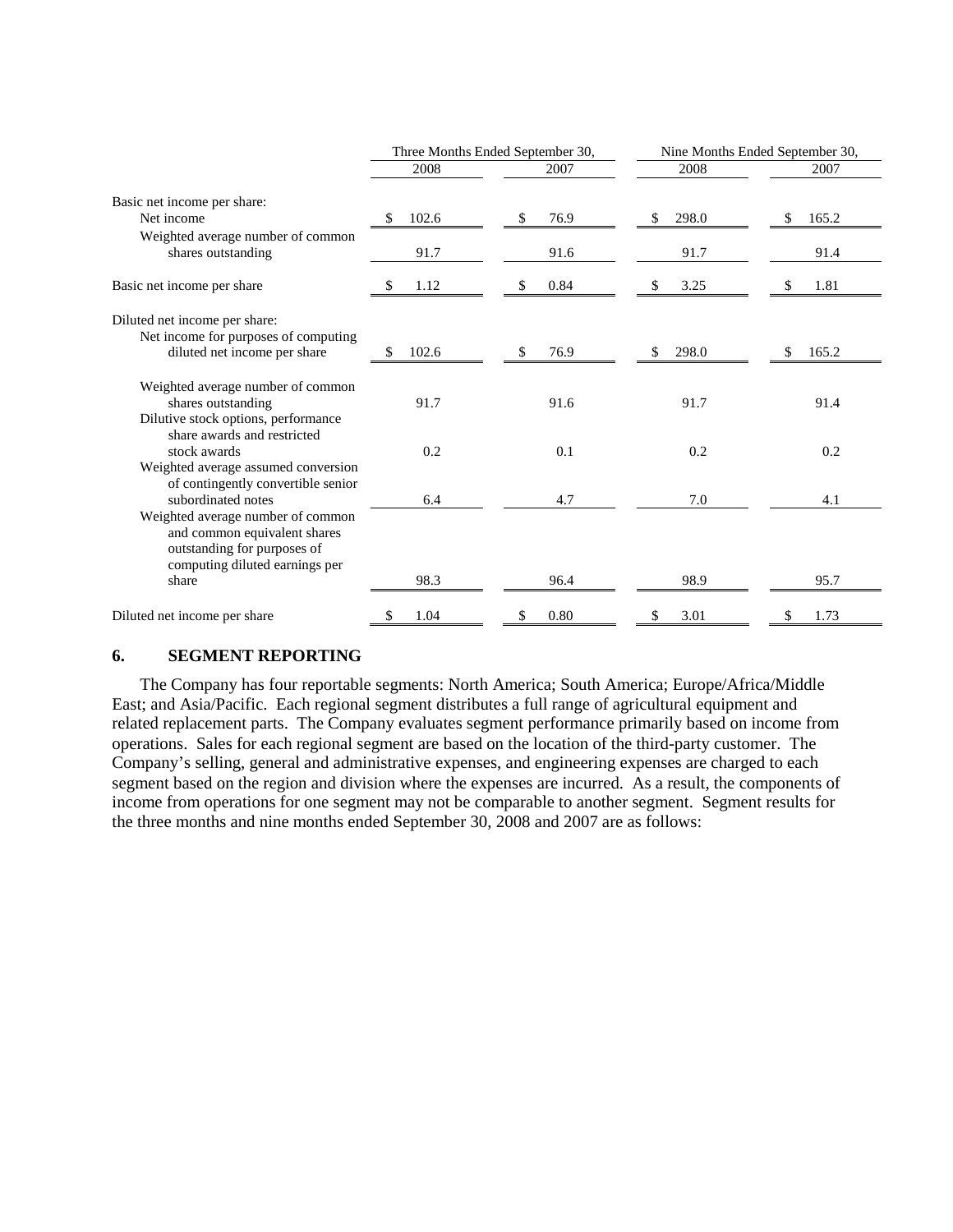| Three Months Ended<br>September 30, | North<br>America | South<br>America | Europe/Africa/<br>Middle East | Asia/<br>Pacific | Consolidated |
|-------------------------------------|------------------|------------------|-------------------------------|------------------|--------------|
| 2008                                |                  |                  |                               |                  |              |
| Net sales                           | \$440.4          | \$466.6          | \$1,108.8                     | \$<br>69.6       | \$2,085.4    |
| Income from operations              | 4.7              | 41.0             | 110.8                         | 12.1             | 168.6        |
| 2007                                |                  |                  |                               |                  |              |
| Net sales                           | \$349.0          | \$300.1          | \$<br>913.3                   | \$50.6           | \$1,613.0    |
| (Loss) income from operations       | (10.7)           | 30.8             | 103.5                         | 7.5              | 131.1        |
| Nine Months Ended                   | North            | South            | Europe/Africa/                | Asia/            |              |
| September 30,                       | America          | America          | Middle East                   | Pacific          | Consolidated |
| 2008                                |                  |                  |                               |                  |              |
| Net sales                           | \$1,273.8        | \$1,169.1        | \$3,639.1                     | \$185.4          | \$6,267.4    |
| (Loss) income from operations       | (9.6)            | 111.9            | 383.6                         | 25.8             | 511.7        |
| 2007                                |                  |                  |                               |                  |              |
| Net sales                           | \$1,017.9        | \$747.2          | \$2,766.5                     | \$125.4          | \$4,657.0    |
| (Loss) income from operations       | (32.8)           | 80.9             | 262.8                         | 12.4             | 323.3        |

A reconciliation from the segment information to the consolidated balances for income from operations is set forth below:

|                                               | Three Months Ended<br>September 30, |        |  | Nine Months Ended<br>September 30, |  |        |  |        |
|-----------------------------------------------|-------------------------------------|--------|--|------------------------------------|--|--------|--|--------|
|                                               |                                     | 2008   |  | 2007                               |  | 2008   |  | 2007   |
| Segment income from operations                |                                     | 168.6  |  | 131.1                              |  | 511.7  |  | 323.3  |
| Corporate expenses                            |                                     | (15.3) |  | (12.0)                             |  | (50.2) |  | (35.6) |
| Stock compensation expense                    |                                     | (6.5)  |  | (6.7)                              |  | (21.3) |  | (10.2) |
| Restructuring and other infrequent (expenses) |                                     |        |  |                                    |  |        |  |        |
| income                                        |                                     | (0.1)  |  | 2.5                                |  | (0.3)  |  | 2.2    |
| Amortization of intangibles                   |                                     | (5.0)  |  | (4.5)                              |  | (14.9) |  | (13.1) |
| Consolidated income from operations           |                                     | 141.7  |  | 110.4                              |  | 425.0  |  | 266.6  |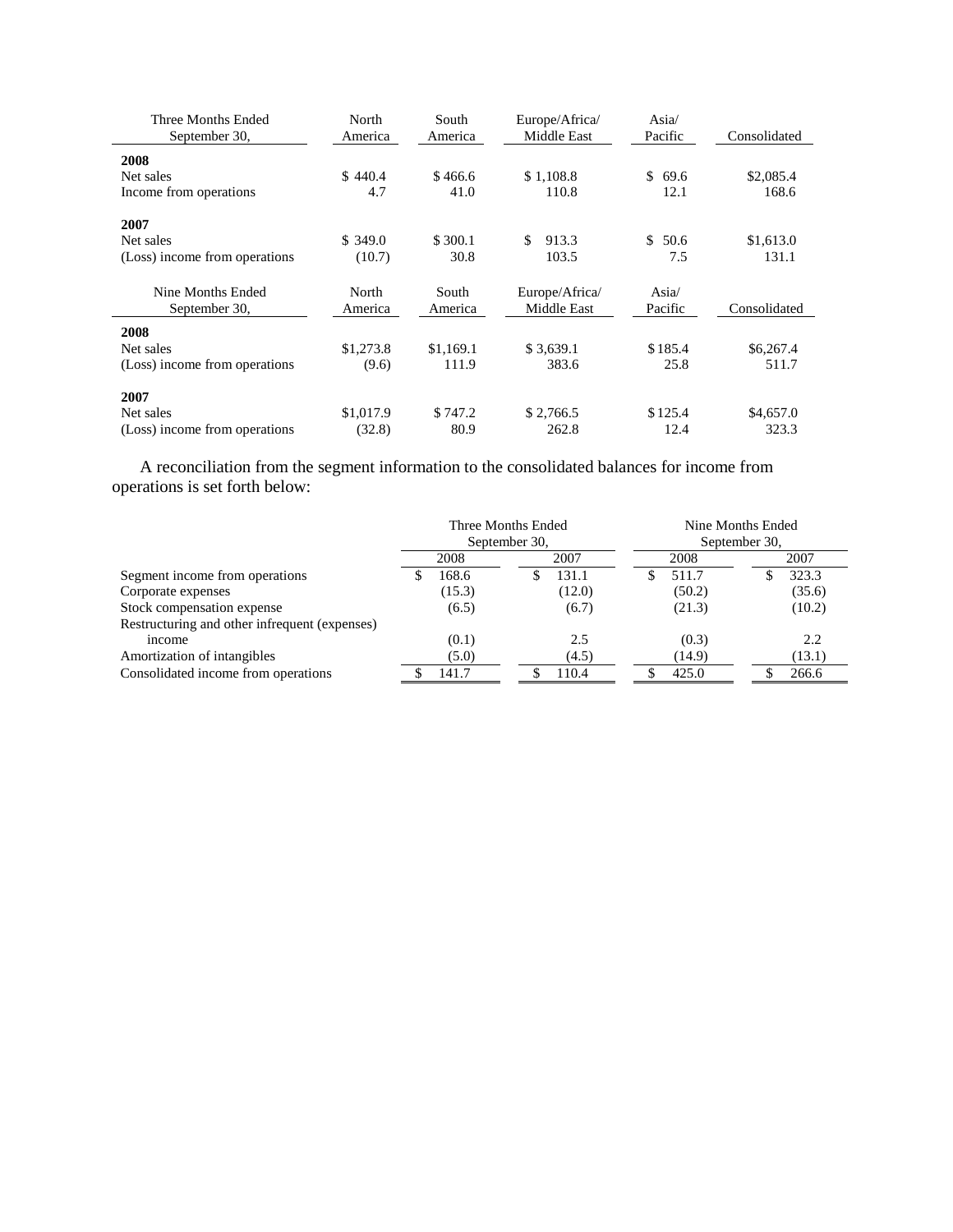#### **RECONCILIATION OF NON-GAAP MEASURES**

This earnings release discloses adjusted income from operations, net income and earnings per share, all of which exclude amounts that differ from the most directly comparable measure calculated in accordance with U.S. generally accepted accounting principles ("GAAP"). A reconciliation of each of these financial measures to the most directly comparable GAAP measure is included below.

The following is a reconciliation of adjusted income from operations, net income and earnings per share to reported income from operations, net income and earnings per share for the three months ended September 30, 2008 and 2007:

|                                                               | Three months ended September 30, |                               |                                  |                                     |                                     |                                  |  |  |
|---------------------------------------------------------------|----------------------------------|-------------------------------|----------------------------------|-------------------------------------|-------------------------------------|----------------------------------|--|--|
|                                                               |                                  | 2008                          |                                  |                                     | 2007                                |                                  |  |  |
|                                                               | Income<br>From<br>Operations     | <b>Net</b><br>Income $^{(1)}$ | Earnings<br>Per<br>$Share^{(1)}$ | Income<br>From<br><b>Operations</b> | <b>Net</b><br>Income <sup>(1)</sup> | Earnings<br>Per<br>$Share^{(1)}$ |  |  |
| As adjusted<br>Restructuring and other<br>infrequent expenses | \$141.8                          | \$102.7                       | \$1.04                           | \$107.9                             | \$<br>74.2                          | \$0.77                           |  |  |
| $(income)^{(2)}$                                              | 0.1                              | 0.1                           |                                  | (2.5)                               | (2.7)                               | (0.03)                           |  |  |
| As reported                                                   | \$141.7                          | \$102.6                       | \$1.04                           | \$110.4                             | 76.9<br>S.                          | \$0.80                           |  |  |

(1) Net income and earnings per share amounts are after tax.<br>(2) The restructuring and other infrequent expenses recorded

The restructuring and other infrequent expenses recorded in the third quarter of 2008 related primarily to severance and employee relocation costs associated with the Company's rationalization of its Valtra sales office located in France. The restructuring and other infrequent income recorded in the third quarter of 2007 relates to the gain on the sale of buildings, land and improvements associated with the Company's Randers, Denmark facility. This gain was partially offset by charges primarily related to severance and employee relocation costs associated with the Company's rationalization of its Valtra sales office located in France as well as the Company's rationalization of certain parts, sales and marketing and administration functions in Germany.